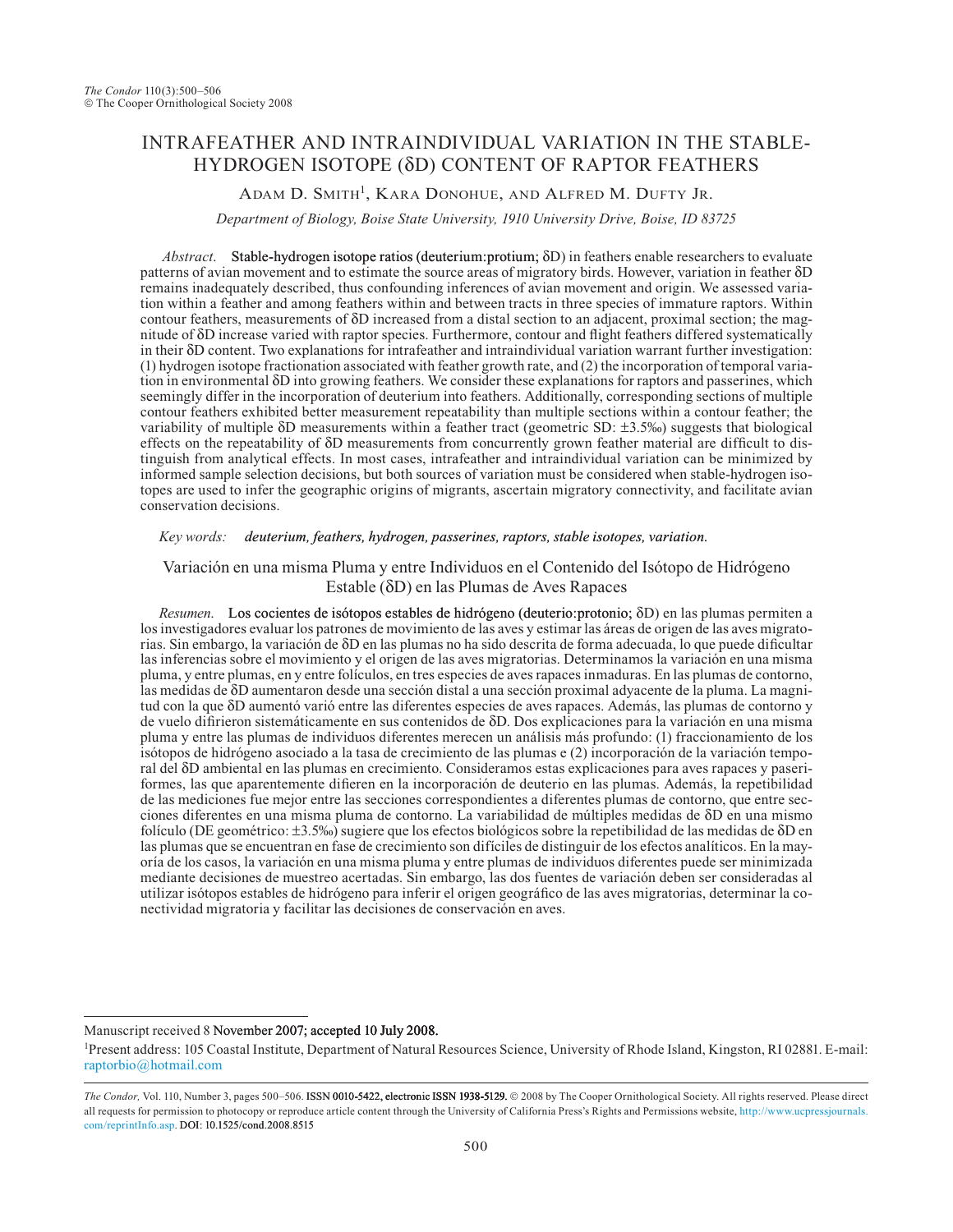## INTRODUCTION

In 1997, two seminal papers in stable isotope ecology suggested that stable-hydrogen isotope ratios (deuterium: protium;  $\delta D$ ) in feathers enable researchers to describe the location of feather growth and, by extension, the origins or breeding grounds of young and adult migratory birds, respectively (Chamberlain et al. 1997, Hobson and Wassenaar 1997). Since their publication, the potential of the stable isotope technique to answer previously intractable questions related to avian movements has resulted in a proliferation of studies employing this approach. Reviews of stable isotope applications to the study of avian movement have focused on how the technique has advanced our ability to study bird migration, dispersal, and migratory connectivity, or on its ability to provide insights relevant to conservation (Kelly and Finch 1998, Hobson 1999, 2005, Webster et al. 2002, Rubenstein and Hobson 2004). However, methodological issues relating to the prediction of avian origins from feather deuterium measurements have yet to be resolved, and only recently have we begun to explore variation in feather  $\delta D$ (Lott and Smith 2006, Norris et al. 2006, Langin et al. 2007, Wunder and Norris 2008, Smith et al. 2009).

Typically, studies of avian movement employing stablehydrogen isotopes use a single measurement of feather  $\delta D$  to represent an individual bird. However, the selection of feather material to be analyzed requires decisions at several levels of avian morphology. For example, a single feather tract initially must be identified and from this a single feather selected for analysis. Depending on the feather tract, it may or may not be possible to select the equivalent feather from multiple individuals (e.g., flight feathers and contour feathers, respectively). Once a feather has been selected, a specific portion (i.e., subsample) of that feather must be chosen for isotopic analysis. Variation in deuterium composition (e.g., systematic DD differences) may occur at any level of this feather hierarchy. Furthermore, circumstances related to the storage and preparation of samples, as well as analytical error, may affect the final deuterium value obtained for a sample.

Selecting a feather grown in the geographic region of interest (e.g., the breeding area, in most studies of migratory birds) is axiomatic, but understanding plumage cycles and molt patterns in the species of interest is critical to selecting an appropriate feather, as  $\delta D$  can vary among generations of feathers for ecological or physiological reasons (Duxbury et al. 2003, Meehan et al. 2003, Smith and Dufty 2005, Langin et al. 2007). In certain instances,  $\delta D$  can vary systematically among feathers of the same generation (Kelly et al. 2002, Smith and Dufty 2005). Furthermore, subsample selection has only recently been explored in detail (Wassenaar and Hobson 2006).

The continuous-flow isotope-ratio mass spectrometry (CF-IRMS) method employed in most  $\delta D$ -based studies of avian movement requires only a small amount of sample material for analysis (0.25–1.00 mg; Wassenaar and Hobson 2006); that only a small fraction of all possible material from a single feather is utilized makes isotopic variation in feathers an important consideration. Here, we consider the equivalency of: (1) repeated measurements of  $\delta$ D within a single juvenal feather, and (2)  $\delta$ D measurements among multiple juvenal feathers, both within a single feather tract and between feather tracts.

### METHODS

# FEATHER COLLECTION AND STABLE ISOTOPE ANALYSES

We obtained feather samples from individual raptors captured during the 2003 fall migration at the Idaho Bird Observatory on Lucky Peak  $(43°36'N, 116°05'W, 1845 m)$ , the southernmost peak of the Boise foothills located 12 km east of Boise, Ada County, Idaho. We collected two contour feathers from the upper breast, separated by 1–2 cm, and the greater primary covert of the second primary (right wing) from 46 individuals comprising three raptor genera and species: Merlin (*Falco columbarius*; *n* 10), Red-tailed Hawk (*Buteo jamaicensis*; *n* 17), and Sharp-shinned Hawk (*Accipiter striatus*;  $n = 19$ ). We considered greater primary coverts to represent flight feathers, as raptors typically grow and replace a greater primary covert concurrently with its corresponding primary feather.

Sample preparation and stable isotope analysis occurred during 21–22 September 2005 at the Stable Isotope Hydrology and Ecology Laboratory at the National Water Research Institute (Environment Canada, Saskatoon, Saskatchewan). Feathers were cleaned of surface oils and debris using a 2:1 chloroform to methanol solution and allowed to air dry for at least 48 hr. After cleaning, vane material  $(0.35 \pm 0.01 \text{ mg})$  was clipped from an area perpendicular to the rachis at the distal tip of each feather (location A in Fig. 1), packaged into silver capsules, and stored in plastic culture trays. When a second measurement of the same feather was required (for contour feathers), a second sample was taken from a location immediately proximal to the initial sample (location B in Fig. 1). The deuterium composition of the nonexchangeable component of a feather sample was measured using the online pyrolysis and CF-IRMS techniques detailed by Wassenaar and Hobson (2003, 2006). Feather  $\delta$ D results are reported in parts per thousand (‰) deviation from the VSMOW-SLAP standard scale. We randomized samples within the laboratory session to eliminate potential bias from drift in feather  $\delta D$  values (i.e., a systematic shift in  $\delta D$  related to the analysis order of samples). Hydrogen isotope reference material (IAEA-CH-7; –100‰ VSMOW) exhibits a measurement repeatability of better than  $\pm 2.0\%$ ; calibrated keratin standards used for comparative equilibration exhibit measurement repeatabilities of  $\pm$ 3.2‰. However, isotopic measurements of unhomogenized feather samples as used in most studies may be more variable than those of homogenized feather standards (Wassenaar and Hobson 2006, Smith et al. 2009).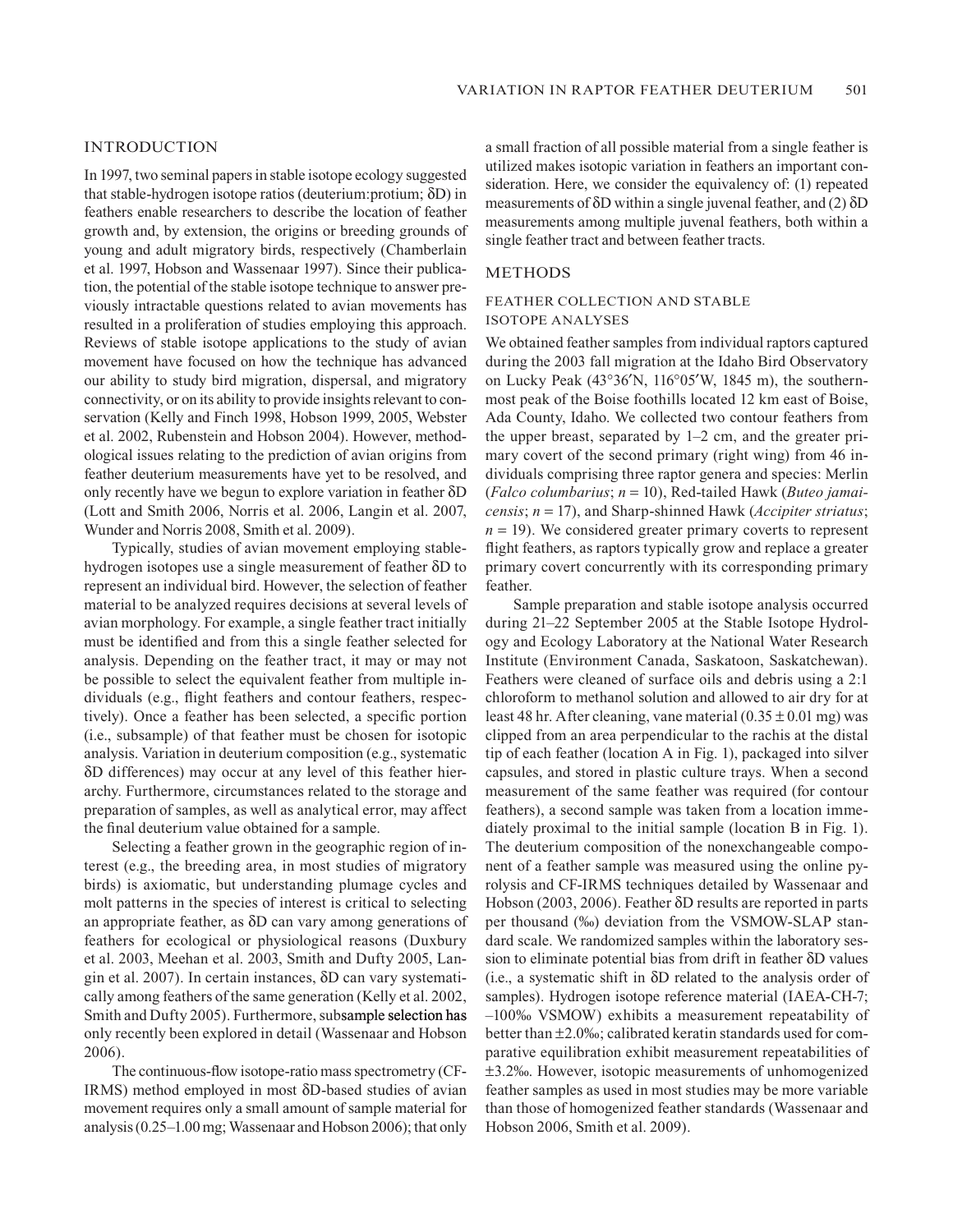

FIGURE 1. Schematic of a generic feather showing the locations of feather vane subsamples used to explore intrafeather and intraindividual variation in raptor feather stable-hydrogen isotope ratios ( $\delta$ D). For feather  $\delta$ D comparisons within a feather, measurements from a distal subsample (location A) were compared to similar measurements from an adjacent, proximal subsample (location B). Comparisons of feather δD among feathers were based on measurements from a distal subsample (A) from each feather.

### STATISTICAL ANALYSES

*Intrafeather variation in feather*  $\delta D$ *. We employed repeated*measures two-way analysis of variance (ANOVA) to determine whether feather  $\delta$ D differed between a distal section of a contour feather vane and an adjacent, proximal section, and to determine if this difference varied among species; we anticipated differences in feather  $\delta$ D averages among species, but because we had no particular interest in interspecific differences, we do not discuss them further. Prior to repeated-measures ANOVA, we assessed within-subject covariance structures using restricted maximum likelihood, and selected among competing covariance structures using the second order Akaike's information criterion (AIC<sub>c</sub>; Burnham and Anderson 2002; but see Kincaid 2005); a heterogeneous compound symmetric covariance structure best fit the data (Table 1). With the appropriate covariance structure identified, we evaluated fixed effects using maximum likelihood. We used Levene's test to determine whether variability in the  $\delta D$  difference between outer and inner contour feather varied among species.

*Intraindividual (within- and between-tract) variation in feather*  $\delta D$ *. We used separate univariate ANOVAs to de*termine whether the  $\delta$ D difference between equivalent subsamples from: (1) two contour feathers in the same tract, and (2) contour and flight feathers varied among species. For the within-tract analysis, we used the absolute  $\delta D$  difference between two contour feathers from an individual, because it was impossible to select equivalent contour feathers from each individual and thus assess  $\delta$ D differences between

TABLE 1. Model selection results for competing variance structures in the analysis of deuterium variation within a contour feather in three raptor species (Merlin,  $n = 10$ ; Red-tailed Hawk,  $n = 17$ ; Sharp-shinned Hawk,  $n = 19$ ). *K* is the number of variance parameters estimated; –2RLL is the –2(restricted log-likelihood) for a given model;  $\Delta AIC_c$  is the difference in second-order Akaike's information criterion (AIC<sub>*c*</sub>) of a given model relative to the smallest AIC<sub>*c*</sub> in the model set; and  $w_i$  is the Akaike weight, interpreted as the probability that model *i* is the Kullback-Leibler model best approximating reality (Burnham and Anderson 2002).

| Covariance structure                            | $-2RLL$ |   | ∆АІС  | w.   |
|-------------------------------------------------|---------|---|-------|------|
| Heterogeneous compound<br>symmetry <sup>a</sup> | 673.3   |   | 0.0   | 0.82 |
| Compound symmetry                               | 678.4   |   | 3.1   | 0.18 |
| Heterogeneous variance                          | 778.5   | 3 | 105.3 | 0.00 |
| Variance components                             | 790.8   |   | 113.3 | 0.00 |

<sup>a</sup>The AIC<sub>c</sub> of the best model was 679.5.

specific contour feathers; we log-transformed this difference to accommodate ANOVA assumptions. Our inability to select specific contour feathers did not affect the assessment of the DD difference between tracts; for each individual, we used the difference between the average  $\delta$ D of the two contour feathers and primary covert  $\delta D$ . In each comparison, we used Levene's test to determine whether variation in δD differences varied among species. We conducted all statistical analyses using SAS version 8.2 (SAS Institute 1999).

### RESULTS

### **INTRAFEATHER VARIATION IN FEATHER**  $\delta$ **D**

Feather  $\delta$ D measurements differed between two adjacent locations of the same contour feather (ANOVA:  $F_{1,43} = 74.5$ ,  $P < 0.001$ ). Specifically, distal contour feather material contained consistently less deuterium than proximal contour feather material (Fig. 2A). However, the magnitude of deuterium enrichment in proximal contour feather samples relative to distal contour feather samples varied among species (ANOVA:  $F_{2,43} = 7.5$ ,  $P = 0.002$ ; Fig. 2A); the difference was least pronounced in Red-tailed Hawks (least squares mean  $\pm$  SE:  $-3.0\%$   $\pm$  1.4‰; Fig. 2A) and more distinct in Merlins (least squares mean  $\pm$  $SE: -10.9\% \text{ of } 1.8\%$ ; Fig. 2A) and Sharp-shinned Hawks (least squares mean  $\pm$  SE: –9.0‰  $\pm$  1.3‰; Fig. 2A). Variability in the  $\delta$ D difference between adjacent locations of a feather was similar among species (Levene's test:  $F_{2,43} = 1.1$ ,  $P = 0.36$ ; Fig. 2A), as was also suggested by the inadequacy of a heterogeneous variance covariance structure (Table 1).

# INTRAINDIVIDUAL (WITHIN- AND BETWEEN-TRACT) VARIATION IN FEATHER δD

Contour feathers from the same tract exhibited small but significant absolute differences in feather  $\delta D$  (geometric mean  $\pm SD$ , 95% CI:  $1.9\% \pm 3.5\%$ , 0.4‰–3.3‰; Fig. 2B) but the absolute difference did not vary among species (ANOVA:  $F_{2,42} = 0.0$ ,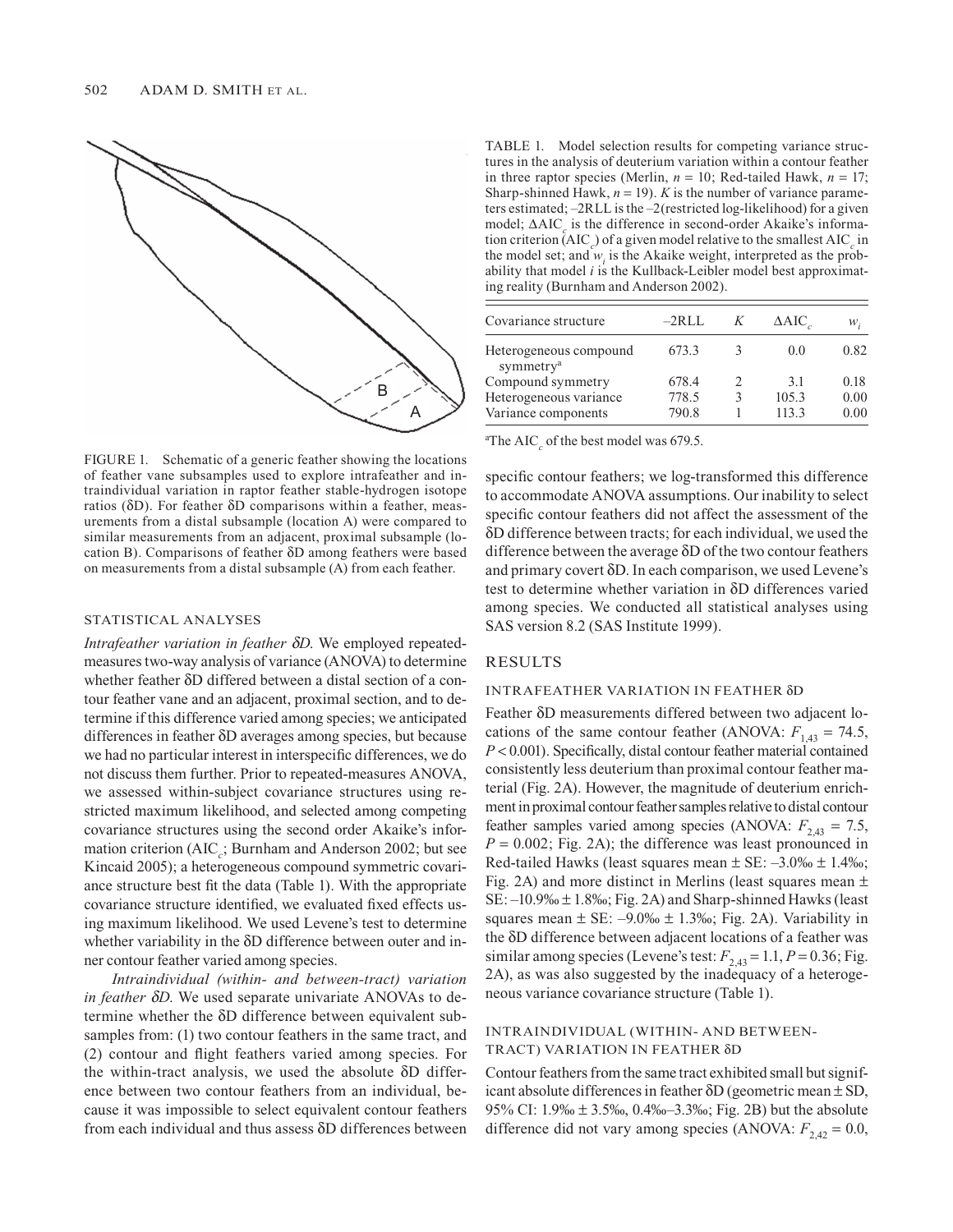

FIGURE 2. Within a single contour feather, distal feather material possessed consistently lower ratios of stable-hydrogen isotopes  $(\delta D)$  than proximal feather material  $(A)$ . However, the magnitude of deuterium enrichment in proximal feather samples relative to distal feather samples varied among species; the difference was least pronounced in Red-tailed Hawks (RTHA) and more distinct in Merlins (MERL) and Sharp-shinned Hawks (SSHA). Contour feathers from the same tract exhibited small but significant

 $P = 1.00$ ). However, flight feathers (i.e., greater primary covert) possessed substantially less deuterium than contour feathers (mean  $\pm$  SD, 95% CI of difference: 6.7‰  $\pm$  5.9‰, 5.0‰–8.4‰; Fig. 2C); again, this difference did not vary among species (ANOVA:  $F_{2,44} = 0.7$ ,  $P = 0.52$ ; Fig. 2C). Variability in multiple DD measurements was similar among species within a tract (Levene's test:  $F_{2,42} = 2.6$ ,  $P = 0.08$ ; Fig. 2B) and between tracts (Levene's test :  $\vec{F}_{2,44} = 1.9, P = 0.16$ ; Fig. 2C).

# DISCUSSION

In our study, changes in geographic location, diet, or metabolism (Wassenaar and Hobson 2006), the contribution of water-derived hydrogen (Langin et al. 2007), or trophic level (Birchall et al. 2005) during feather growth seem inadequate to account for the systematic difference in  $\delta D$  observed within a contour feather and between contour and flight feathers, as the growth of feather material occurred entirely in the nest. Thus, while we have no definitive explanation for these systematic differences in feather  $\delta D$ , we discuss two explanations that warrant further investigation: (1) hydrogen isotope fractionation associated with feather growth rate, and (2) the incorporation of temporal variation in the  $\delta D$  of North American precipitation  $(\delta D_p)$  into feather keratin.

### HYDROGEN ISOTOPE FRACTIONATION

The large relative difference in mass between deuterium and protium makes hydrogen highly susceptible to fractionation (i.e., the partitioning of heavy and light isotopes; Hoefs 2004) during tissue formation. Heavy isotopes form stronger bonds and react more slowly, suggesting that the  $\delta D$  content of feather keratin may depend to a large extent on the production rate of feather material (i.e., growth rate). Specifically, we might expect feather material grown more quickly to be relatively depleted in deuterium (i.e., have lower  $\delta D$ values). To our knowledge, however, no study has examined

absolute differences in feather  $\delta$ D $(B)$ , although the difference is tenuous due to our inability to select equivalent contour feathers from each individual. The absolute difference did not vary among species. Flight feathers possessed substantially lower  $\delta$ D values than contour feathers (C), but again this difference did not vary among species. Ordinate values represent feather  $\delta$ D differences between (A) adjacent subsamples from the same contour feather (distal sample-proximal sample); (B) two contour feathers from the same individual (absolute difference between contour feathers); and (C) a primary covert and the average of two contour feathers of the same individual (primary covert-contour feather average). Species are given in order of increasing body size and contour feather width, based on measurements from museum specimens. Box plots indicate the median and the 25th and 75th percentiles of the difference; whiskers indicate the 10th and 90th percentiles. Circles indicate outliers. The broken horizontal line at 0‰ indicates no isotopic difference between feather  $\delta$ D measurements; 0‰ is the lower bound in (B). Sample sizes are indicated in parentheses.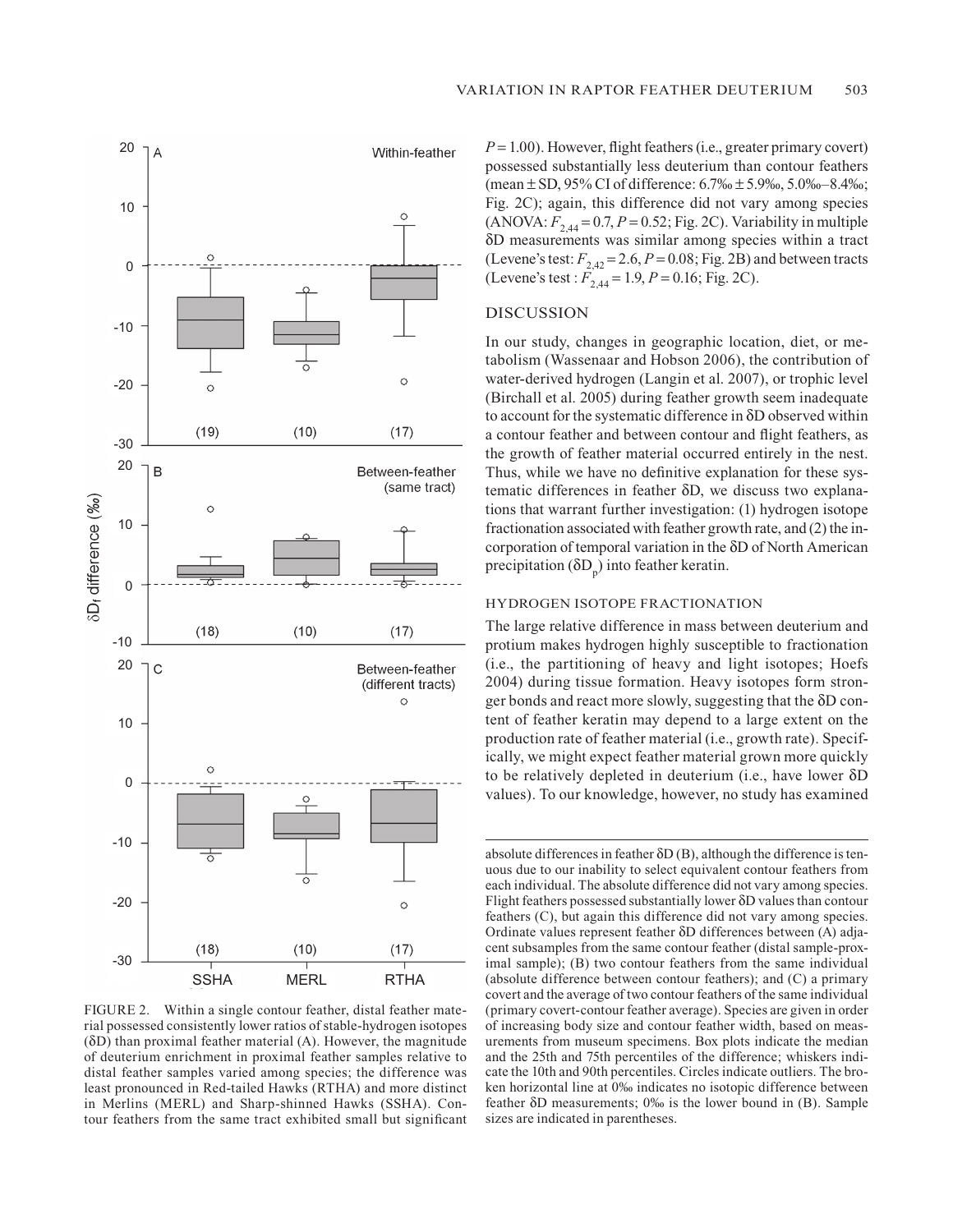hydrogen isotope fractionation as a function of feather growth rate. Feather growth rates vary depending on the feather type; flight feathers generally grow more quickly than contour feathers (Widelitz et al. 2003). Furthermore, feather growth rate typically is not constant throughout the period of feather growth (Redfern 1989). Our results for intraindividual, though not intrafeather, variation support this hypothesis.

Within a contour feather, we observed a systematic enrichment of deuterium from a distal feather vane subsample to an adjacent, proximal subsample. Contour feather growth rates are unknown for the three species that we studied, but the growth rate of Budgerigar (*Melopsittacus undulates*) contour feathers changed very little throughout the period of growth (Widelitz et al. 2003:fig. 5). If the same is true for raptors, hydrogen isotope fractionation fails to explain deuterium enrichment within a contour feather; growth rates for raptor contour feathers are needed. However, among species, the absolute growth rate of feathers tends to decrease with increasing body size (Redfern 1989). Consequently, hydrogen isotope fractionation resulting from faster feather growth rates in Merlins and Sharp-shinned Hawks, which are similar in size but much smaller than Redtailed Hawks, might have produced the increased deuterium enrichment observed in the contour feathers of these species. Patterns of deuterium enrichment similar to those observed in raptor contour feathers have been observed in juvenal primary feathers of a Bald Eagle (*Haliaeetus leucocephalus*; Wassenaar and Hobson 2006) and Pectoral Sandpipers (*Calidris melanotos*; Farmer et al. 2004).

Within an individual, flight feathers grow more quickly than contour feathers (Widelitz et al. 2003). Thus, our observation of flight feathers containing consistently less deuterium than contour feathers supports the possibility of increased fractionation of hydrogen isotopes in flight feathers relative to contour feathers. An independent comparison of flight and contour feathers in nine immature Merlins revealed no δD difference between flight feathers but distinctly lower  $\delta D$  values in flight feathers relative to contour feathers (ADS, unpubl. data), corroborating the findings of this study. That the magnitude of feather  $\delta$ D differences was similar among species suggests similar relative growth rates of flight and contour feathers for the three species.

#### TEMPORAL PATTERNS OF  $\delta$ D IN PRECIPITATION

In North America, long-term average  $\delta$ D values in precipitation increase markedly from March to June and then change relatively little through July and August (Smith and Dufty 2005:fig. 4). We confirmed this general pattern in  $\delta D_p$  at 10 inland stations reporting precipitation isotope data from 2000 to 2002 in North America (Birks et al. 2003, International Atomic Energy Agency 2008); at the time of publication, data were not yet available for 2003. Consequently, feather material or feather tracts grown earlier in this period might be expected to contain less deuterium than feather material or

feather tracts grown later. Our results in raptor feathers support this hypothesis consistently.

Within a contour feather, distal portions become metabolically inert prior to proximal portions, so lower  $\delta D$  values in distal feather vane samples relative to proximal vane samples correspond with seasonal patterns of  $\delta D_p$ . Assuming a feather growth rate of approximately  $1.0-1.8$  mm day<sup>-1</sup> (i.e., body feather growth rate estimated from Widelitz et al. 2003: fig. 5), the distal and proximal contour feather material in our comparison represented growth occurring, on average, 5–10 days apart. Feather material grown 5–10 days apart could record significantly different environmental  $\delta D$  signatures, but such an explanation requires an as yet untested assumption: that the consumption of materials (e.g., food, water) characterized by disparate and discrete  $\delta D$  content can produce a continuous, longitudinal gradient of  $\delta D$  in growing feathers on the order of 1‰–2‰ day <sup>1</sup> . Notably, a similar gradient (~2‰ day <sup>1</sup> ) observed in human hair was attributed to seasonal variation in  $\delta D_p$  (Sharp et al. 2003).

Within the context of temporal  $\delta D_p$  patterns, differences in deuterium enrichment among raptor species may relate to differences in feather size. That is, wide feathers require shorter lengths of feather material to obtain subsamples adequate for isotopic analysis. Contour feathers (breast feathers, measured 1 cm from the distal feather tip) from Red-tailed Hawks (mean  $\pm$  SD: 22.6  $\pm$  0.5 mm; *n* = 4) were distinctly wider than contour feathers from Merlins (mean  $\pm$  SD: 16.9  $\pm$ 0.6 mm;  $n = 6$ ) and Sharp-shinned Hawks (mean  $\pm$  SD: 16.1  $\pm$ 1.1 mm;  $n = 4$ ), which possess similarly sized contour feathers. Consequently, on the wider Red-tailed Hawk feathers, subsamples from adjacent locations may represent feather material grown over a shorter period of time (decreasing the window during which environmental  $\delta D$  is incorporated and decreasing the magnitude of deuterium enrichment), although differences in feather growth rates related to body size might negate some of the differences due to feather size.

Within an individual, different feather tracts erupt asynchronously during prejuvenal and prebasic molts. In the three raptor species we compared, primary feathers and greater coverts erupt 5–10 days prior to ventral contour feathers (Preston and Beane 1993, Sodhi et al. 1993, Bildstein and Meyer 2000). As mentioned previously, feather material grown 5–10 days apart may incorporate significantly different  $\delta D$  values based on temporal patterns in  $\delta D_p$ , whether that material is derived from adjacent locations on a single feather or, in this case, from feathers in different tracts grown at different stages of the prejuvenal molt.

### APPLICABILITY TO PASSERINES

Isotopic work to date suggests that the incorporation of deuterium into feathers may be more complicated in raptors than passerines (Meehan et al. 2003, Smith and Dufty 2005, Lott and Smith 2006, Smith et al. 2009). For example, Mazerolle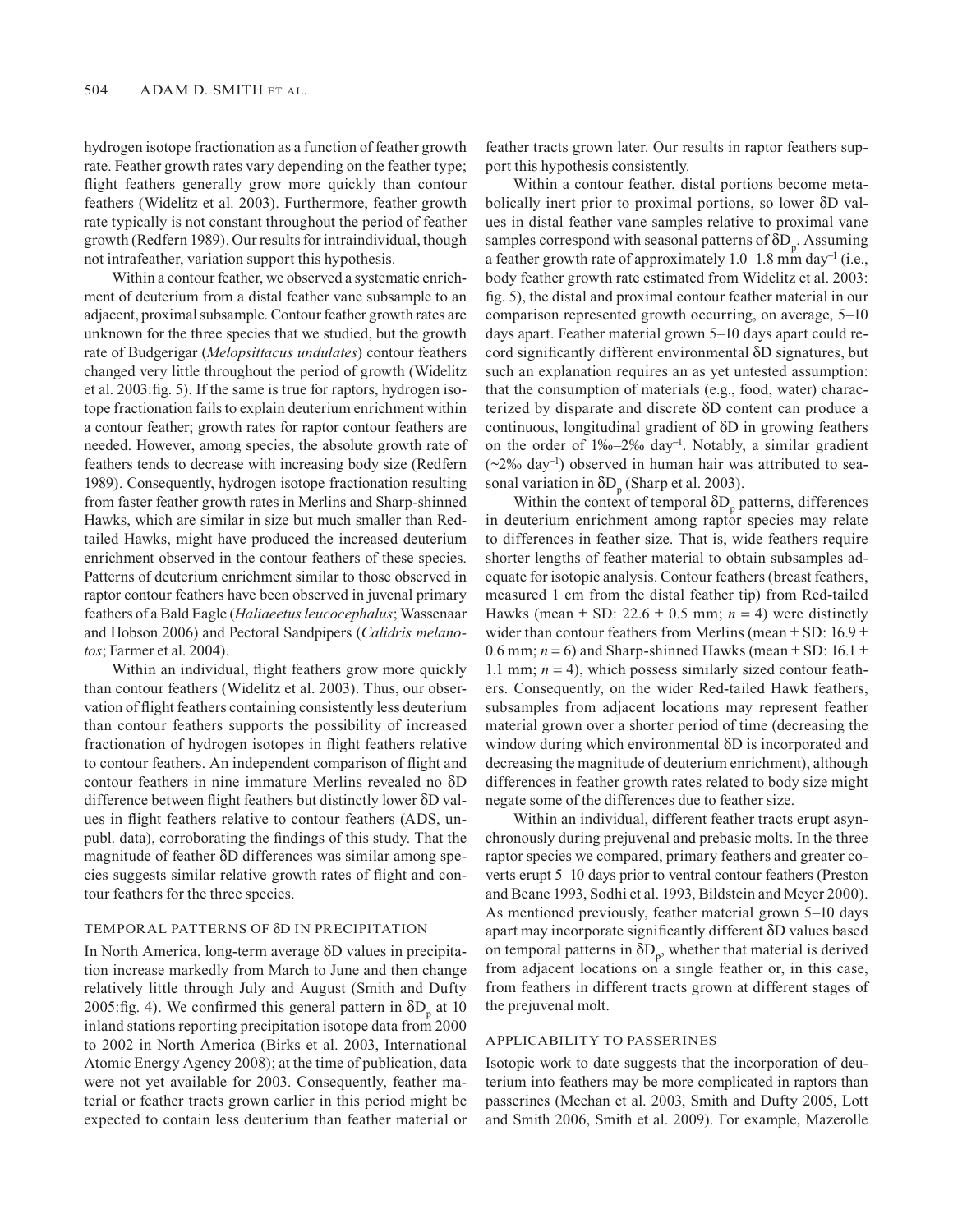et al.  $(2005)$  found no difference in  $\delta$ D between the tip and the base of tail feather vane in White-throated Sparrows (*Zonotrichia albicollis*), and Wassenaar and Hobson (2006) did not find deuterium enrichment in flight feather vane in Swainson's Thrushes (*Catharus ustulatus*). Depending on the explanation invoked, the absence of deuterium enrichment in these cases suggests either a consistent growth rate throughout the period of feather growth (hydrogen isotope fractionation), or samples comprised primarily of after-hatching-year (hereafter, adult) individuals (temporal patterns of  $\delta D_p$ ). Adult passerines customarily replace flight feathers subsequent to breeding and prior to migration during a period of relative stability in environmental DD, so we might expect deuterium enrichment due to temporal patterns of  $\delta D_p$  to be less prominent. Conversely, in hatching-year (hereafter, immature) individuals, we would expect patterns comparable to those observed in immature raptors, in which case the absence of deuterium enrichment is problematic for this hypothesis. Unfortunately, age information is not available for these studies (K. Hobson, Environment Canada, pers. comm.; D. Mazerolle, Parks Canada, pers. comm.).

Hydrogen isotope fractionation related to differences in feather growth rates among tracts tends to provide a more parsimonious explanation for differences in  $\delta$ D values among tracts in passerines. For example, consistently lower  $\delta$ D values in primary feathers relative to body feathers in Wilson's Warblers (*Wilsonia pusilla*) did not relate to age ( $t_6 = 0.57$ ,  $P = 0.59$ ,  $n = 8$ ; Kelly et al. 2002), a relationship which might be expected if temporal  $\delta D_p$  patterns are considered with the differences in molt chronology between immature and adult individuals in this species (Ammon and Gilbert 1999). Langin et al.  $(2007)$  found a similar pattern of feather  $\delta$ D in adult American Redstarts (*Setophaga ruticilla*), although primary and contour feathers represented different individuals. Mazerolle et al. (2005) found no difference in feather  $\delta$ D values between tail and tertial feathers in White-throated Sparrows. Distinguishing between the two hypotheses in this case is more difficult, however, as tail feather replacement often coincides with tertial replacement in White-throated Sparrows (Falls and Kopachena 1994; ADS, pers. obs.) and tail and tertial feathers likely grow at similar rates.

# INTRAINDIVIDUAL (WITHIN-TRACT) VARIATION IN FEATHER δD

We observed only a marginal  $\delta$ D difference between contour feathers, and that difference is tenuous, as we quantified only absolute  $\delta$ D differences between feathers due to our inability to select equivalent contour feathers from each individual. Thus, we cannot conclude with certainty that systematic deviations in feather  $\delta D$  content exist within a tract, although feather tracts grown in a prolonged sequence (e.g., primary feathers in most prebasic molts) may exhibit such deviations (Meehan et al. 2003).

The variability of paired measurements within a feather tract (geometric SD:  $\pm 3.5\%$ ) approached the proposed "best-case"

repeatability for feather  $\delta D$  measurements due strictly to metabolic processes and analytical error  $(\pm 2\% - 3\%)$ ; Wassenaar and Hobson 2006, Paxton et al. 2007), suggesting that biological effects on the repeatability of  $\delta D$  measurements from feather material grown concurrently within an individual are difficult to distinguish from analytical effects. Similarly to the results of this study, Paxton et al. (2007) observed slightly less variability in  $\delta D$  measurements from separate Wilson's Warbler feathers within a tract than in repeated measurements of the same feather.

### CONSIDERATIONS FOR FUTURE STUDIES

We documented variation in immature raptor feathers in the form of systematic  $\delta$ D differences between equivalent subsamples from feathers in different tracts and between adjacent subsamples in a single feather. The consistency and reduced variability in DD measurements between feathers within a tract relative to similar measurements within a feather or between tracts underscores the need for forethought in the selection of feather material. As with immature raptors in this study, deriving feather δD measurements from equivalent subsamples of equivalent feathers eliminates most risk of introducing unnecessary natural variation, including any variation associated with hydrogen isotope fractionation. However, considering temporal patterns of  $\delta D$  in precipitation, the choice of feather material for comparisons of migratory origins among individuals with different molt chronologies (e.g., immature versus adult passerines, multiple broods) would benefit greatly from an understanding of species-specific molt patterns. Beyond the selection of suitable feather material in such comparisons, other sources of variation warrant further consideration (Langin et al. 2007, Smith et al. 2009). Moreover, some potentially significant sources of deuterium variation will remain out of the control of researchers (e.g., intra- and interspecific variation in breeding phenology). Finally, we encourage controlled investigations of the generality of hydrogen isotope fractionation related to feather growth rate and the incorporation of temporal variation in  $\delta D_p$  as explanations for systematic differences in  $\delta D$  within feathers and among feather tracts in both raptors and passerines.

## ACKNOWLEDGMENTS

Boise State University (BSU) and the BSU Raptor Research Center, the Idaho Department of Fish and Game, the National Science Foundation, the American Museum of Natural History, the Association of Field Ornithologists, and Sigma Xi provided funding and logistical support. We thank the staff at the Idaho Bird Observatory for helping to collect migrant raptor samples in Idaho, and M. Massaro and the Roger Williams Park Museum of Natural History and Planetarium for access to raptor specimens. We are grateful to K. Hobson, J. Kelly, D. Mazerolle, and L. Wassenaar for providing unpublished age information, when available. T. Sachtleben, M. Wunder, and three anonymous reviewers provided helpful comments on earlier versions of the manuscript. All feather samples were collected and transported under appropriate state and federal permits.